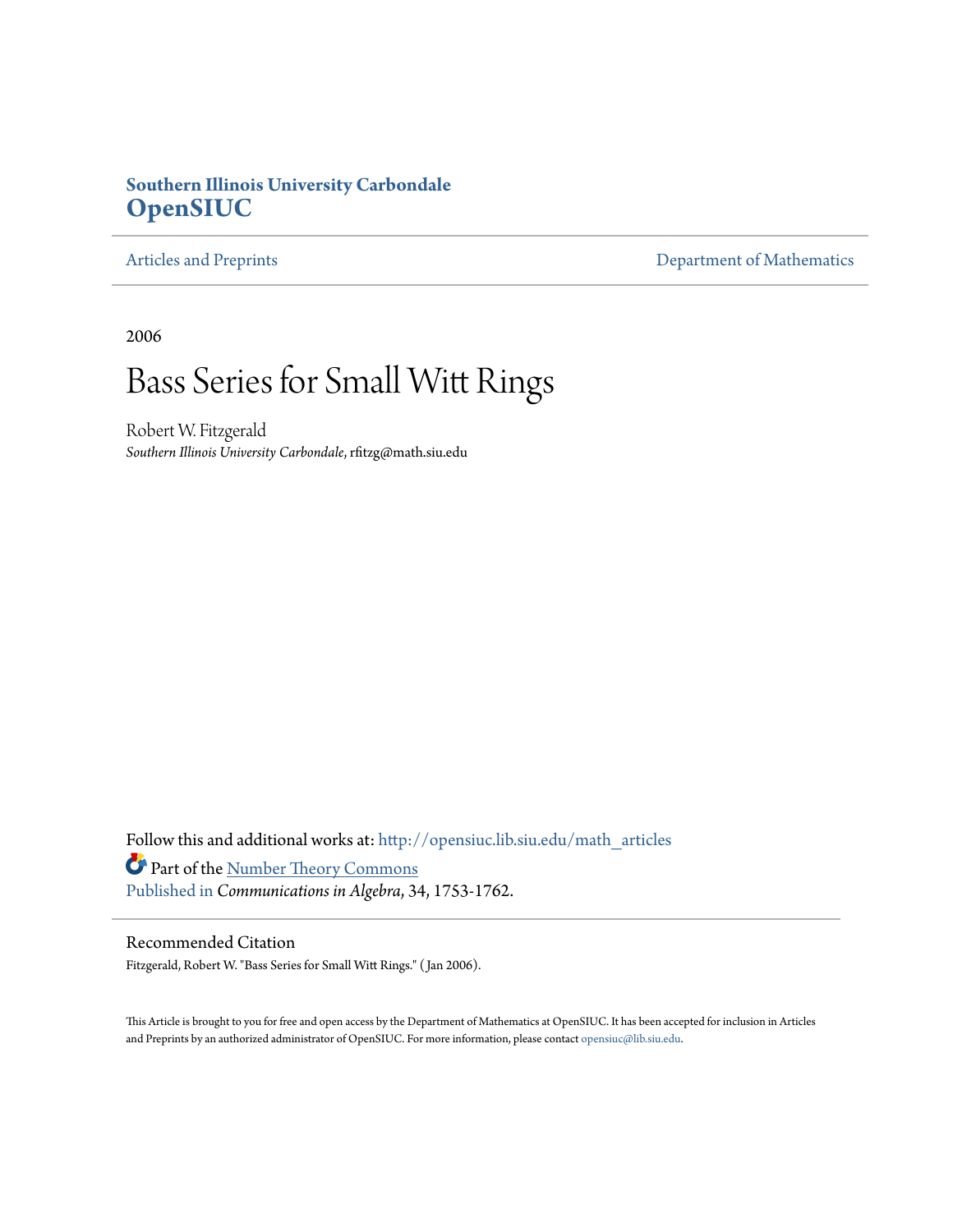#### BASS SERIES FOR SMALL WITT RINGS

ROBERT W. FITZGERALD

Southern Illinois University

Throughout R is a finitely generated (abstract) Witt ring . We will usually assume  $I^3R = 0.$ 

Our interest in Ext arises from a desire to examine combinatorial techniques coming from ring theory. The two principal objects of study for a local ring  $(A, m, k)$ , are  $\text{Ext}_{A}(k, k)$  and  $\text{Ext}_A(k, A)$ . The dimension of  $\text{Ext}_A^n(k, k)$  is the rank of the  $n^{th}$  free module in a minimal free resolution of k. If A is also Artinian then every finitely generated injective A-module I is, by [8], the direct sum of  $\mu(I)$  many copies of  $E(k)$ , the injective hull of k. The dimension of  $\text{Ext}_{A}^{n}(k, A)$  is  $\mu$  of the  $n^{th}$  injective module in a minimal injective resolution of A.

We often work with the generating functions for these dimensions. Specifically, set:

$$
P_A(t) = \sum_{i \ge 0} (\dim \operatorname{Ext}_A^i(k, k)) t^i
$$

$$
I_A(t) = \sum_{i \ge 0} (\dim \operatorname{Ext}_A^i(k, A)) t^i
$$

$$
H_A(t) = \sum_{i \ge 0} \dim (m^i / m^{i+1}) t^i.
$$

Here  $P_A(t)$ ,  $I_A(t)$  and  $H_A(t)$  are respectively the Poincaré series, the Bass series and the Hilbert series of A. We note that for Artinian A, the Hilbert series is in fact a polynomial. But it is not the Hilbert polynomial. Also, to avoid confusion with the Bass series we will write the fundamental ideal of a Witt ring R as  $IR$  instead of the usual  $I_R$ .

#### 1. Elementary type case.

#### Lemma 1.1.

(1) Suppose  $I^3S = 0, I^3T = 0$  and  $R = S \sqcap T$ . Then:

$$
I_R(t) = \frac{I_S(t)H_S(-t) + I_T(t)H_T(-t) + t}{H_R(-t)}
$$

(2) Let S be any local Artinian Witt ring and let  $R = S[E_1]$ . Then  $I_R(t) = I_S(t)$ .

Typeset by  $A_{\mathcal{M}}S$ -T<sub>F</sub>X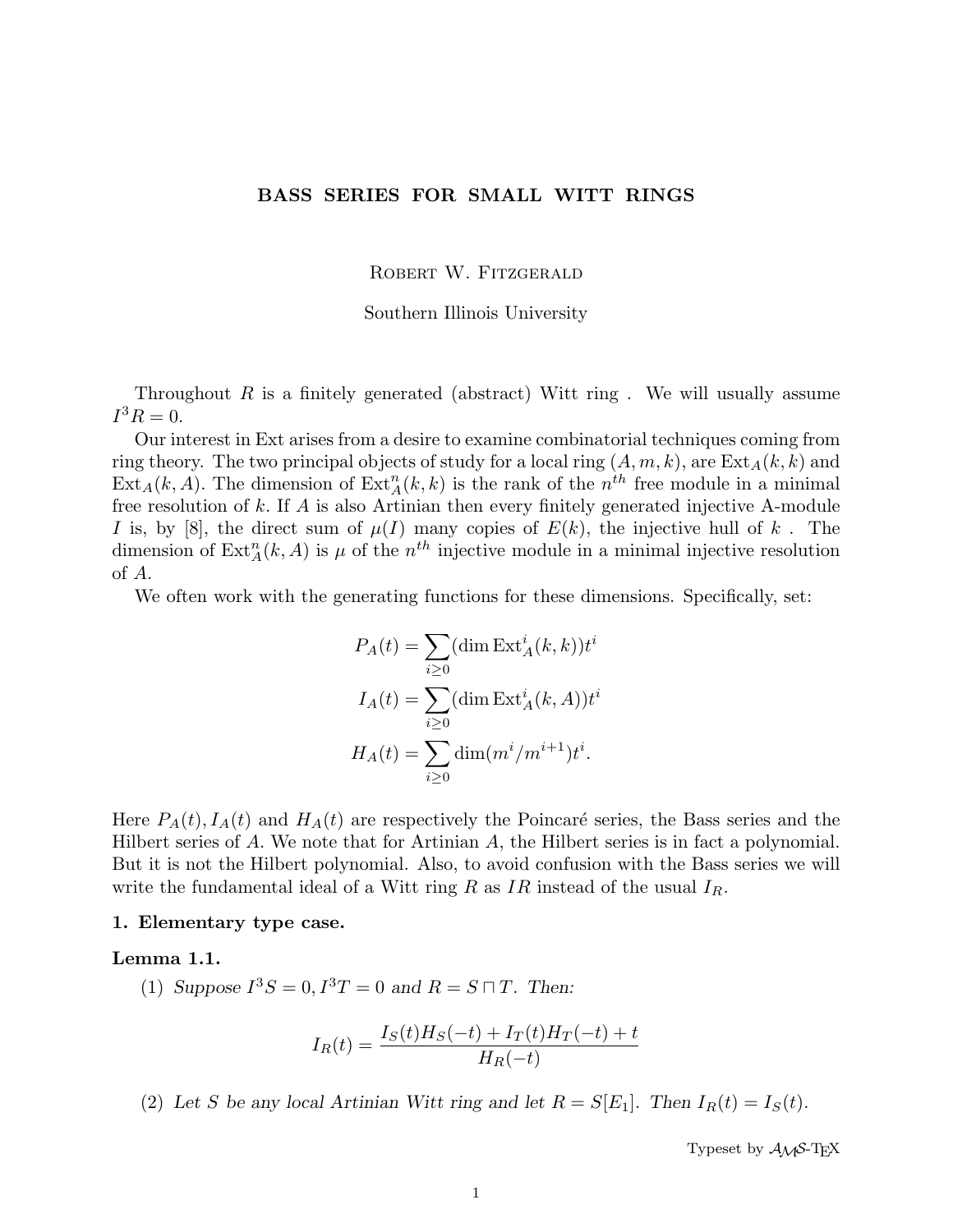Proof. (1) Lescot [7] gives:

$$
\frac{I_R(t)}{P_R(t)} = \frac{I_S(t)}{P_S(t)} + \frac{I_T(t)}{P_T(t)} + t
$$

and [4] gives  $P_W(t)^{-1} = H_W(-t)$  for any Witt ring with  $I^3W = 0$ .

(2) We apply Foxby-Thorup [5], since S is a free (hence flat) R-module. In their notation,  $Q = IS, C = S/(IS \cap R)S = S/IR \cdot S \cong k[E_1]$  and  $Q' = QC = IS/IR \cdot S \cong \{0, 1 + e\},$ where  $E_1 = \{1, e\}$ . We obtain:

$$
\mu_S^n(IS, S) = \sum_{i+j=n} \mu_C^i(E_1, C)\mu_R^j(IR, R)
$$

$$
I_S(t) = I_C(t)I_R(t).
$$

Now C is Gorenstein (by Bass' criterion [2]) so  $I_C(t) = 1$  and  $I_S(t) = I_R(t)$ .  $\Box$ 

We note that  $(1.1)(1)$  also holds for S and T local Witt rings of elementary type, since again  $P(t)^{-1} = H(-t)$ , by [4]. In fact,  $(1.1)(1)$  should be stated for any Fröberg Witt ring and  $(1.1)(2)$  for any Witt ring. Here I assume always that R is non-real and finitelygenerated (equivalently, local Artinian).

#### Lemma 1.2.

- (1) If R is of local type then  $I_R(t) = 1$ .
- (2) If R is of quasi-local type, say  $R = D_n[E_1]$ , then:

$$
I_R(t) = \frac{n-t}{1-nt}.
$$

*Proof.* (1) R is Gorenstein by [3], hence self-injective. Thus dim  $Ext^0(k, R) = 1$  and dim  $\text{Ext}^n(k, R) = 0$ , for all  $n > 0$ .

(2) Let  $S = \mathbb{Z}_4$  or  $\mathbb{Z}_2[E_1]$ . Then S is Gorenstein and again  $I_S(t) = 1$ . Now  $D_n$  is a product of n copies of S, so an easy induction argument using  $(1.1)(1)$  shows  $I_{D_n}(t)$  =  $(n-t)/(1-nt)$ . The result then follows from  $(1.1)(2)$ .  $\Box$ 

We introduce the following notation:

$$
g = \dim IR/I^2R
$$

$$
h = \dim I^2R.
$$

For an infinite series  $p = \sum a_i t^i$ ,  $q = \sum b_i t^i$  we write  $p \ge q$  if  $a_i \ge b_i$  for all *i*. Set  $e_n = \dim \text{Ext}^n_R(k, k)$ . When  $I^3 \overline{R} = 0$  the Fröberg relation yields:

$$
e_n = \sum_{i=0}^{[n/2]} (-1)^i \binom{n-i}{i} g^{n-2i} h^i.
$$

For convenience, set  $e_n = 0$  if  $n < 0$ . Also note that  $e_0 = 1$  and  $e_1 = g$ .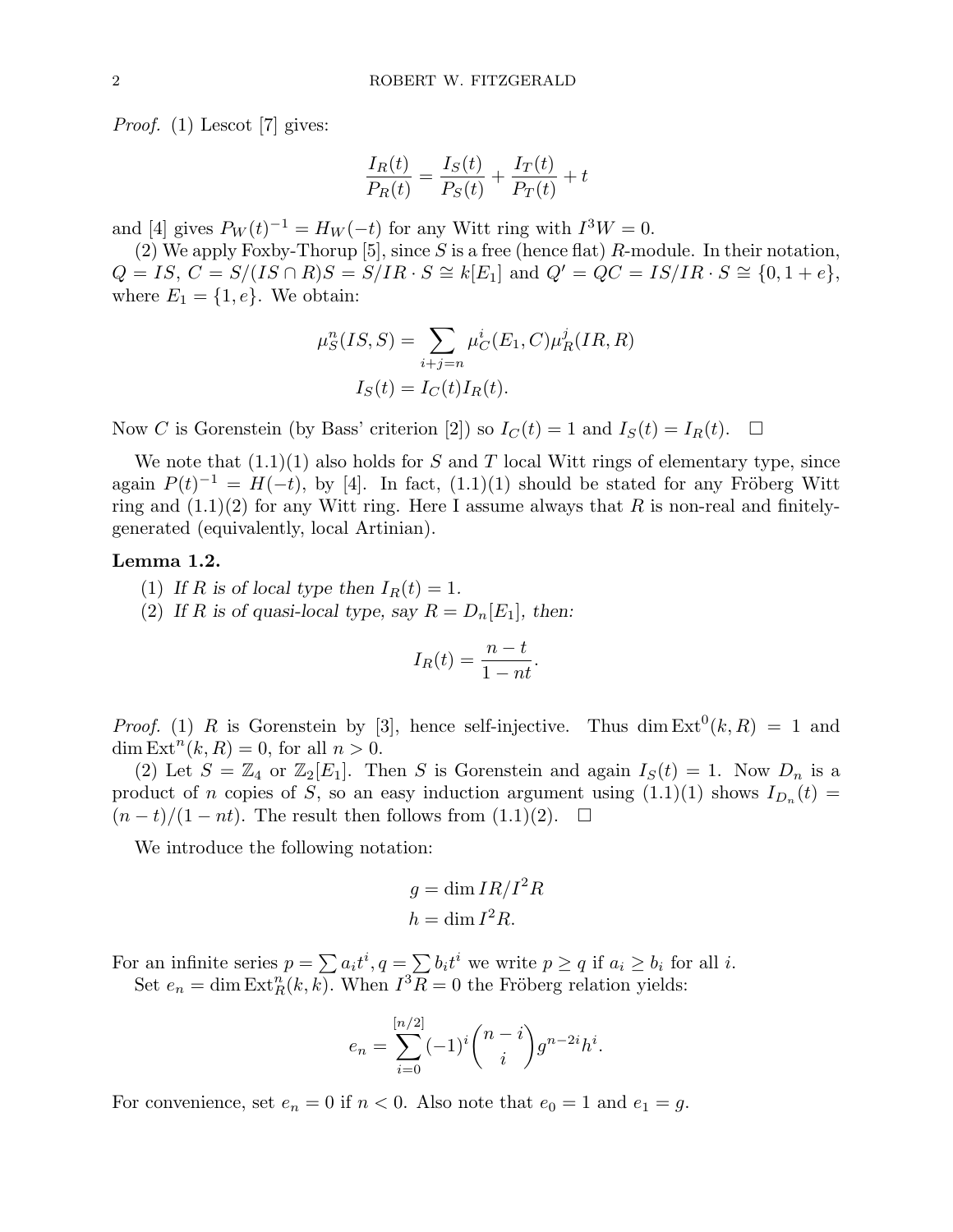**Theorem 1.3.** Suppose  $I^3R = 0$  and R is non-degenerate of elementary type. Let k denote Z/2Z.

- (1) dim  $\text{Ext}^0(k, R) = h$ .
- (2) dim  $\text{Ext}^n(k, R) \ge (h-1)(ge_{n-1} (h+1)e_{n-2}),$  for all  $n \ge 1$ .

(3)

$$
I_R(t) \ge \frac{h - gt + t^2}{1 - gt + ht^2}.
$$

- (4) The following are equivalent:
	- (a)  $R$  is indecomposable.
	- (b) Equality holds in (3).
	- (c) Equality holds in (2) for all  $n \geq 1$ .
	- (d) Equality holds in (2) for some  $n \geq 1$ .

*Proof.* (1)  $Ext^0(k, R) = Hom(k, R) \cong ann IR = I^2R$ , since R is non-degenerate. (2) and (3) are equivalent, as a simple computation shows. We prove (3). If  $R$  is of local type then:

$$
I_R(t) = 1 = \frac{h - gt + t^2}{1 - gt + ht^2},
$$

since  $h = 1$ . If R is quasi-local, say  $R = D_n[E_1]$ , then:

$$
I_R(t) = \frac{n-t}{1-nt}
$$
  
= 
$$
\frac{n-t}{1-nt} \cdot \frac{1-t}{1-t}
$$
  
= 
$$
\frac{n-(n+1)t+t^2}{1-(n+1)+nt^2} = \frac{h-gt+t^2}{1-gt+ht^2},
$$

as desired. We note that this computation also proves  $(a) \rightarrow (b)$  in (4) also. Finally, if  $R = S \sqcap T$  then by induction:

$$
I_R(t) = \frac{I_S(t)H_S(-t) + I_T(t)H_T(-t) + t}{H_R(-t)}
$$
  
\n
$$
\geq \frac{(h_S - g_S t + t^2) + (h_T - g_T t + t^2) + t}{H_R(-t)}
$$
  
\n
$$
= \frac{h - (g - 1)t + 2t^2}{H_R(-t)}
$$
  
\n
$$
\geq \frac{h - gt + t^2}{1 - gt + ht^2}
$$

For (4), we have already shown (a)→(b) and that (b)←(c). Clearly (c)→(d). Thus it suffices to prove (d) implies (a). We will show the contrapositive. Suppose  $R = S \sqcap T$ . Then as above:

$$
I_R(t) \geq \frac{h - (g - 1)t + 2t^2}{H_R(-t)}
$$
.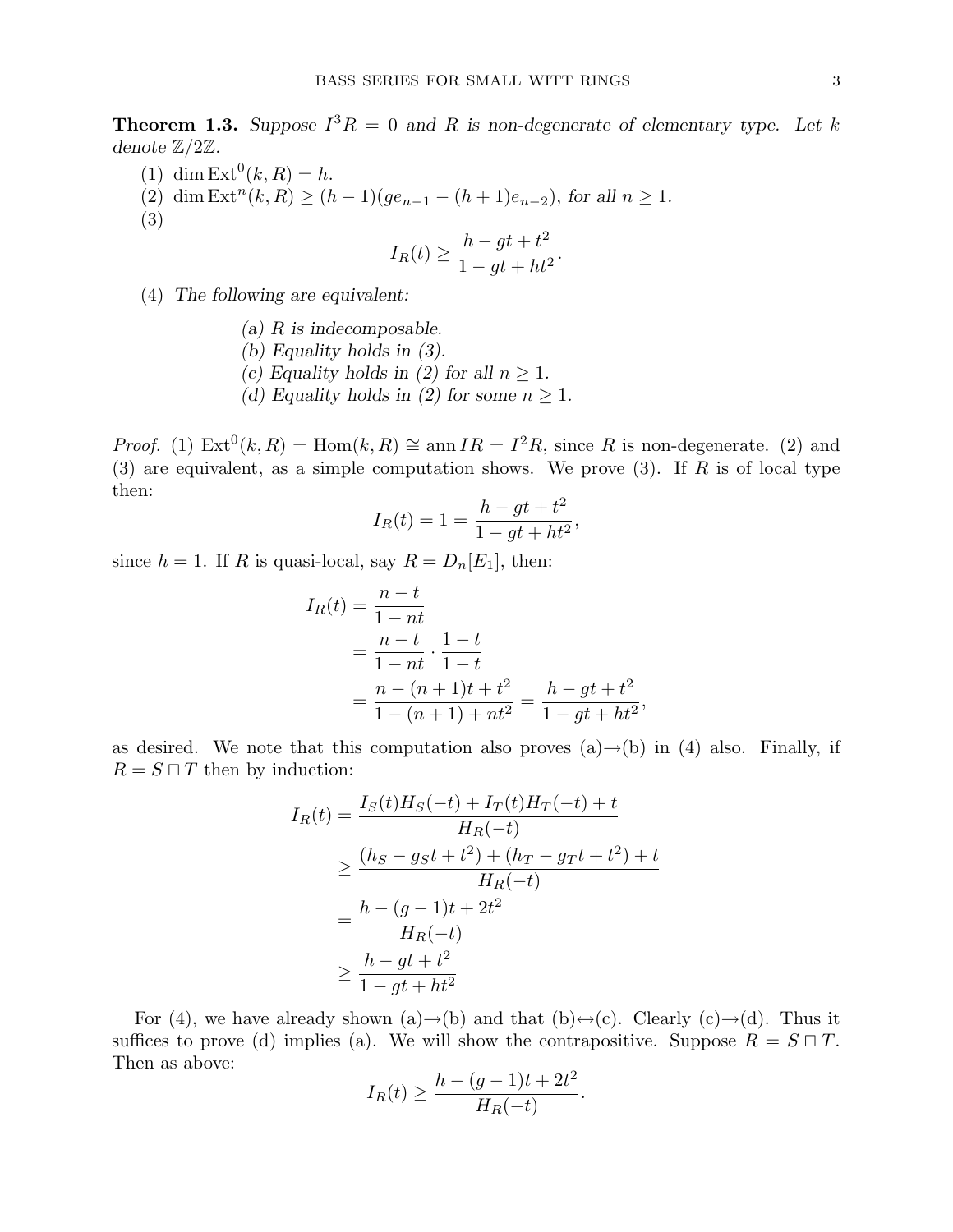Once again using the Fröberg relation  $1/H_R(-t) = P_R(t)$  we get for  $n > 0$ :

$$
\dim \text{Ext}^n(k, R) \geq he_n - (g - 1)e_{n-1} + 2e_{n-2}.
$$

Now comparing coefficients in  $(1 - gt + ht^2)P_R(t) = 1$  yields:

$$
e_n - ge_{n-1} + he_{n-2} = 0 \tfor n > 0
$$
  

$$
e_n = ge_{n-1} - he_{n-2}.
$$

Thus:

dim Ext<sup>n</sup>(k, R) 
$$
\geq hge_{n-1} - (g-1)e_{n-1} - h^2 e_{n-2} + 2e_{n-2}
$$
  
=  $(h-1)ge_{n-1} - (h^2 - 1)e_{n-2} + ge_{n-1} + e_{n-2}$   
=  $(h-1)(ge_{n-1} - (h+1)e_{n-2}) + ge_{n-1} + e_{n-2}$ 

Thus we are done if we show  $ge_{n-1} + e_{n-2} > 0$  for every  $n > 0$ . If not, then for some  $n > 0$ we have  $e_{n-1} = e_{n-2} = 0$ . Since  $e_m = g e_{m-1} + h e_{m-2}$  for all  $m > 0$  we see that  $e_m = 0$  for all  $m \geq n-2$ . But then  $P_R(t)$  is a polynomial which is impossible as  $P_R(t)H_R(-t) = 1$ .  $\Box$ 

We note that  $(1.3)(1)$  holds for any non-degenerate Witt ring with  $I^3R = 0$  since the proof used only these two facts. The next section will show  $(1.3)(2)$  also holds for such R as does part of (4).

We also note that since  $(1.1)(1)$  holds for all elementary type Witt rings (even if  $I^3R \neq$ 0), it is possible to compute  $I_R(t)$  for any R of elementary type. In place of  $(1.3)(4)$  one can show that if  $I^{n+1}R = 0$ :

$$
\sum_{i=0}^{[n-1/2]} \sum_{j+k=2i+1} (-1)^k (\dim I^k R/I^{k+1} R)(\dim \text{Ext}^j(k, R)) \ge 0
$$

with equality iff R is indecomposable. I suggest replacing  $(1.3)$  with this result for Fröberg Witt rings.

#### 2. General case.

Suppose

 $\underline{d_n} R^{e_n} \longrightarrow \cdots \longrightarrow \underline{d_1} R^{e_1} \xrightarrow{d_0} R \xrightarrow{\varepsilon} k \longrightarrow 0$ 

is a minimal free resolution (here again  $e_n = \dim \text{Ext}^n_R(k, k)$ ). For  $n \geq 1$  set  $F_n = R^{e_n}$ and set  $F_0 = R$  and  $F_{-1} = k$ . Also for  $n \geq 1$  set  $Z_n = \text{ker } d_{n-1} \subset F_n$  with  $Z_0 = IR$  and  $Z_{-1} = k$ . We note that, by the construction of a minimal resolution, that  $e_{n+1}$  is the size of a minimal generating set for  $Z_n$ . The following is standard.

**Lemma 2.1.**  $\text{Ext}^{n+2}(k, R) = \text{Ext}^{1}(Z_n, R)$ , for all  $n \geq 0$ .

*Proof.* We show by induction that  $\text{Ext}^{1}(Z_n, R) = \text{Ext}^{j+1}(Z_{n-j}, R)$  for  $0 \leq j \leq n+1$ . This is clear for  $j = 0$ . For  $j > 0$  we have the exact sequence:

$$
0 \longrightarrow Z_{n-j} \longrightarrow R^{e_{n-j}} \stackrel{d_{n-j-1}}{\longrightarrow} Z_{n-j-1} \longrightarrow 0.
$$

 $R^{e_n}$  is free so  $\text{Ext}^m(R^{e_n}, R) = 0$  for all  $m > 0$ . The induced long exact sequence is:

$$
0 \longrightarrow \text{Ext}^{j+1}(Z_{n-j}, R) \stackrel{\delta}{\longrightarrow} \text{Ext}^{j+2}(Z_{n-(j+1)}, R) \longrightarrow 0.
$$

¤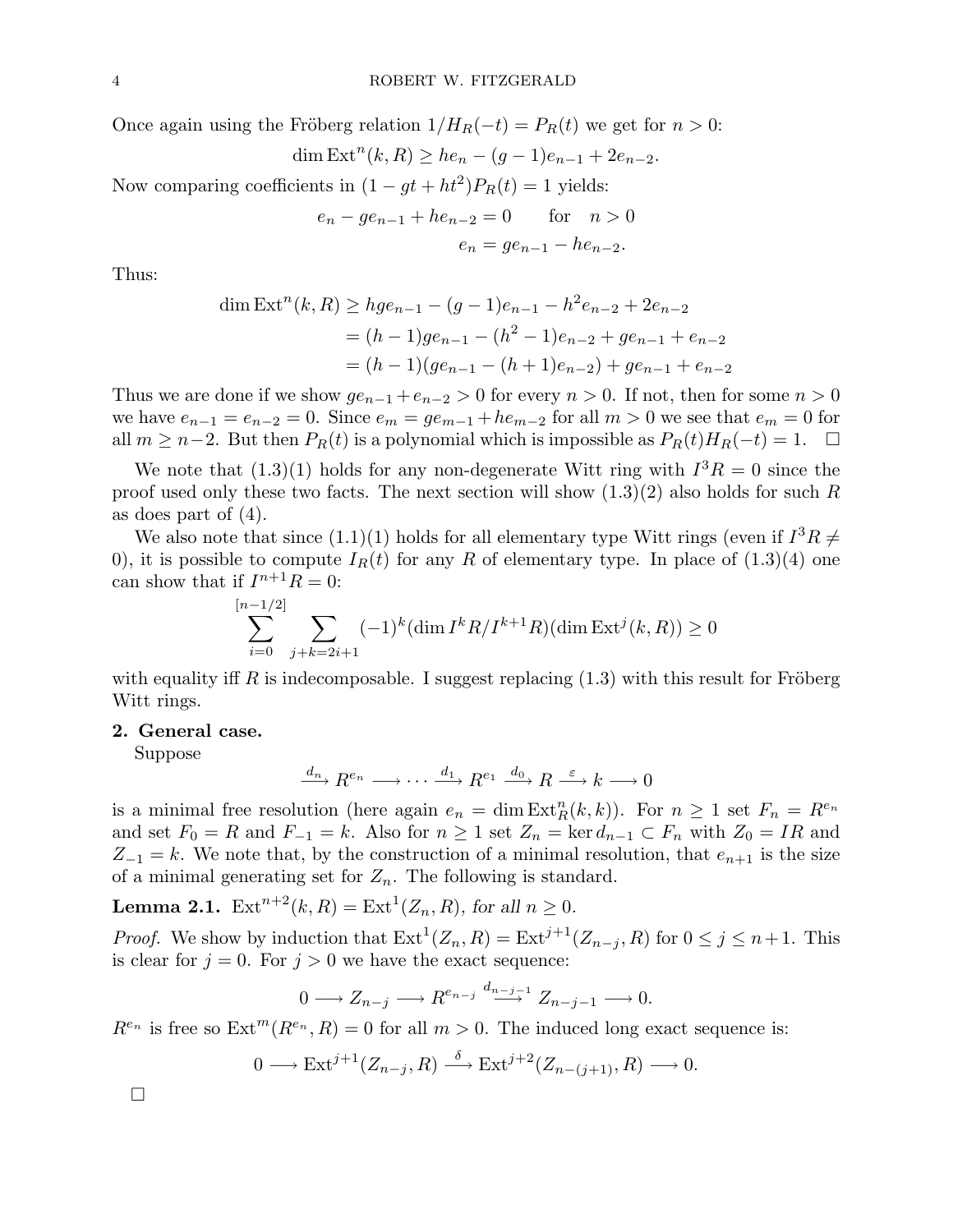**Proposition 2.2.** Suppose that  $I^3R = 0$  and R is non-degenerate. Then:

(1) dim  $\text{Ext}^n(k, R) \ge (h-1)(ge_{n-1} - (h+1)e_{n-2})$  for all  $n \ge 1$ . (2)

$$
I_R(t) \ge \frac{h - gt + t^2}{1 - gt + ht^2}.
$$

*Proof.* A simple computation shows that  $(1)$  and  $(2)$  are equivalent. We again have the short exact sequence:

$$
0 \longrightarrow Z_{n-1} \longrightarrow R^{e_{n-1}} \longrightarrow Z_{n-2} \longrightarrow 0
$$

which yields:

$$
0 \longrightarrow \text{Hom}(Z_{n-2}, R) \longrightarrow \text{Hom}(R^{e_{n-1}}, R) \longrightarrow \text{Hom}(Z_{n-1}, R)
$$

$$
\longrightarrow \text{Ext}^1(Z_{n-2}, R) \longrightarrow \text{Ext}^1(R^{e_{n-1}}, R) \equiv 0
$$

We get:

.

(2.3) dim Ext<sup>1</sup>(
$$
Z_{n-2}, R
$$
) =  $\ell$ (Hom( $Z_{n-2}, R$ )) –  $e_{n-1}$ (1 + g + h) +  $\ell$ (Hom( $Z_{n-1}, R$ ))

Claim.  $\ell(\text{Hom}(Z_m, R)) \geq he_{m+1} + e_m$ .

When  $m = -1$ ,  $Z_m = k$  so that  $\ell(\text{Hom}(Z_m, R)) = h$ . Since  $e_{-1} = 0$  and  $e_0 = 1$ , the Claim is proven in this case. Suppose  $m \geq 0$ . Now  $Z_m$  has  $e_{m+1}$  elements in a minimal generating set. So dim(Hom( $Z_m$ ,  $I^2R$ )) =  $he_{m+1}$ . Further, let  $p(Z_m, R)$  denote the subgroup generated by the  $e_m$  many projections  $R^{e_m} \to R$  restricted to  $Z_m$ . We assert that  $\text{Hom}(Z_m, I^2R) \cap p(Z_m, R) = 0$ . Suppose instead that p is a non-zero member of the intersection. Write  $p = \sum_{i} \pi_i |_{Z_m}$ , where  $\pi_i$  denotes the projection of  $R^{e_m}$  onto its *i*th coordinate. We may assume  $\pi_1$  is one of the summands of p. Now  $I^2R \cdot F_m \subset IR \cdot Z_m$  by [4, 3.9,2.5]. Let  $\sigma$  be a non-zero element of  $I^2R$ , and set  $x = (\sigma, 0, \ldots, 0) \in I^2R \cdot F_m$ . Then  $p(x) = \sigma \neq 0$ . But since  $p \in \text{Hom}(Z_m, I^2R)$ , we have  $p(x) \in p(I^2R \cdot F_m) \subset p(IR \cdot Z_m) \subset$  $I^3R = 0$ , a contradiction. This proves the assertion.

We thus have:

$$
Hom(Z_m, I^2R) \oplus p(Z_m, R) \subset Hom(Z_m, R).
$$

So  $\ell(\text{Hom}(Z_m, R) \geq he_{m+1} + e_m$ , proving the **Claim**. Plugging into (2.3) yields:

dim Ext<sup>n</sup>(k, R) = dim Ext<sup>1</sup>(Z<sub>n-2</sub>, R)  
\n
$$
\geq he_{n-1} + e_{n-2} - e_{n-1}(1 + g + h) + he_n + e_{n-1}
$$
  
\n $= e_{n-2} - ge_{n-1} + he_n.$ 

Now from the Fröberg relation [4,3.9]  $P_R(t)H_R(-t) = 1$  we have  $e_n = ge_{n-1} - he_{n-2}$ . So:

dim Ext<sup>n</sup>(k, R) 
$$
\ge e_{n-2} - ge_{n-1} + ghe_{n-1} - h^2 e_{n-2}
$$
  
=  $(h-1)(ge_{n-1} - (h+1)e_{n-2})$ .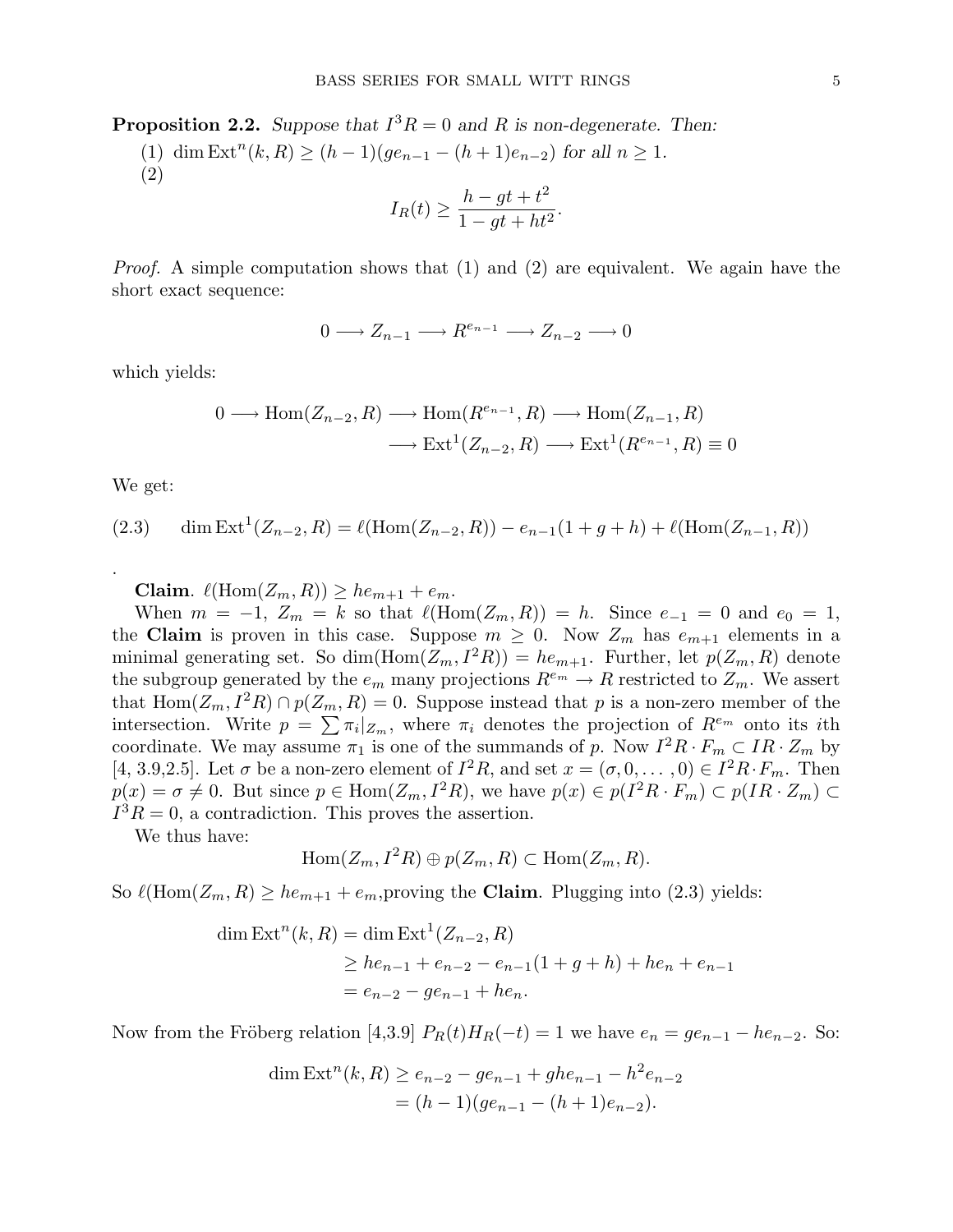¤

We remark that when  $n = 1$  (2.2) says:

$$
\dim \operatorname{Ext}^1(k, R) \ge (h - 1)g,
$$

since  $e_0 = 1$  and  $e_{-1} = 0$ . We are unable to show equality holds in (2.2) iff R is indecomposable, except in this case of  $n = 1$ .

Probably should state that, by the proof, equality holds in  $(2.2)(1)$  iff

(Em) 
$$
\text{Hom}(Z_m, R) = \text{Hom}(Z_m, I^2R) \oplus p(Z_m, R)
$$

for  $m = n - 1, n - 2$ .

**Corollary 2.4.** Suppose that  $I^3R = 0$ . Let K be the Koszul complex on a minimal generating set for IR and let  $c_i = \dim_k \text{Hom}_i(K)$ . Then:

$$
\frac{h - gt + t^2}{1 - gt + ht^2} \le \frac{\sum_{i=1}^{g-1} c_{g-i}t^i - t^{g+1}}{1 - \sum_{i=1}^{g-1} g_{c_i}t^{i+1}}.
$$

Moreover, equality never occurs.

Proof. This inequality is  $(2.2)$  combined with the inequality of [1]. If equality holds then  $I_R(t)$  is the common value, hence R is a Golod ring. Golod's result [6] says:

$$
P_R(t) = \frac{(1+t)^g}{1 - \sum_{i=1}^g c_i t^{i+1}}.
$$

But by [4, 3.9] R is a Fröberg ring, that is,

$$
P_R(t) = \frac{1}{1 - gt + ht^2}.
$$

Thus:

$$
1 - c_1 t^2 - \dots - c_g t^{g+1} = (1+t)^g (1 - gt + ht^2),
$$

which is impossible by a comparison of degrees.  $\Box$ 

Remark. This is optional. We can give the first four terms of the inequality in (2.4) (assuming  $g \geq 4$ ).

$$
h \leq c_g
$$
  
\n
$$
g(h-1) \leq c_{g-1}
$$
  
\n
$$
(h-1)(g^2 - h - 1) \leq c_g + c_{g-2}
$$
  
\n
$$
g(h-1)(g^2 - 2h - 1) \leq c_g c_2 + c_1 c_{g-1} + c_{g-3}.
$$

The first is always equality but already the second is not (ever?).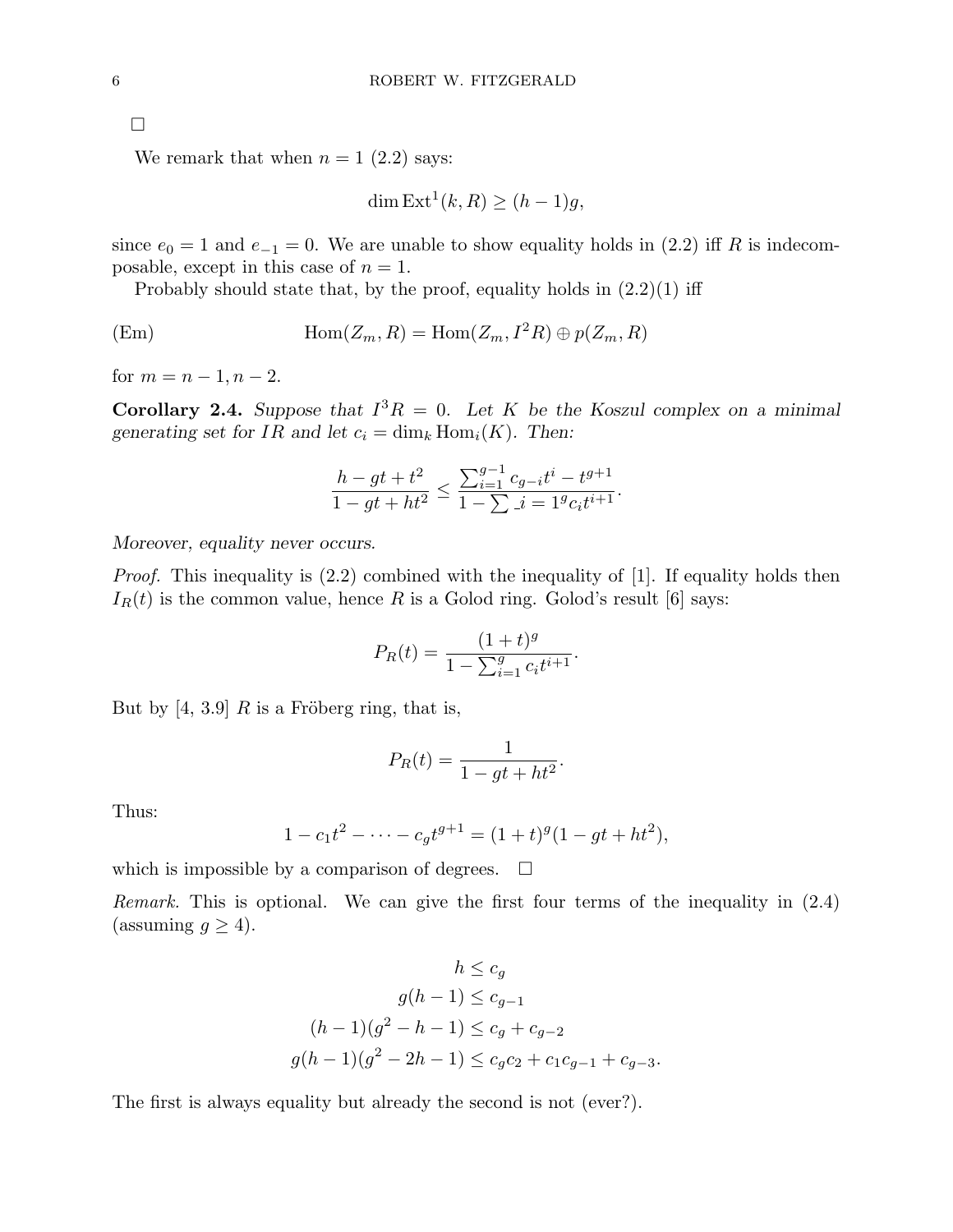Lemma 2.5. Suppose  $D\langle 1, -a \rangle$  ⊂  $D\langle 1, -c \rangle$ ,  $D\langle 1, -b \rangle$  ⊂  $D\langle 1, -d \rangle$  and  $D\langle 1, -ab \rangle$  ⊂  $D\langle 1, -cd \rangle$ . Then  $c \in D\langle 1, -bd \rangle$  and  $d \in D\langle 1, -ac \rangle$ .

*Proof.* Note that  $ac \in D\langle 1, -c \rangle$ ,  $bd \in D\langle 1, -d \rangle$  and  $abcd \in D\langle 1, -cd \rangle$ . So:

$$
\langle \langle -c, -bd \rangle \rangle \simeq \langle \langle -c, -abcd \rangle \rangle \simeq \langle \langle -d, -abcd \rangle \rangle \simeq \langle \langle -d, -ac \rangle \rangle.
$$

Thus  $c \in D\langle 1, -bd \rangle$  iff  $d \in D\langle 1, -ac \rangle$ .

Now since  $-a \in D\langle 1, -c \rangle, -ab \in D\langle 1, -cd \rangle$  and  $-bD\langle 1, -d \rangle$  we have:

$$
\langle \langle -c, -b \rangle \rangle \simeq \langle \langle -c, ab \rangle \rangle \simeq \langle \langle -d, ab \rangle \rangle \simeq \langle \langle -d, -a \rangle \rangle.
$$

By linkage, there exists a  $t$  such that:

$$
\langle \langle -b,-c \rangle \rangle \simeq \langle \langle -b,-t \rangle \rangle \simeq \langle \langle -d,-t \rangle \rangle \simeq \langle \langle -d,-a \rangle \rangle.
$$

In particular,  $ct \in D\langle 1, -b \rangle$  and  $t \in D\langle 1, -bd \rangle$ . Now  $D\langle 1, -b \rangle \subset D\langle 1, -b \rangle \cap D\langle 1, -d \rangle \subset D$  $D\langle 1, -bd \rangle$ . Thus  $c \in D\langle 1, -bd \rangle$ .  $\square$ 

**Theorem 2.6.** Suppose  $I^3R = 0$  and R is non-degenerate. Then R is indecomposable iff  $\dim \text{Ext}^{1}(k, R) = (h - 1)g.$ 

*Proof.* We need only Em for  $m = -1, 0$  by ? and the case  $m = -1$  is clear as  $Z_{-1} = k$ implies  $\text{Hom}(Z_{-1}, R) = \text{Hom}(Z_{-1}, I^2 R)$ . Moreover,  $Z_0 = IR$  so  $p(Z_0, R) = id_{IR}$ . So dim  $\text{Ext}^1(k, R) = (h - 1)g$  iff  $\text{Hom}(IR, R) = \{0, id_{IR}\} + \text{Hom}(IR, I^2R)$ .

Suppose first that  $R = S \sqcap T$ . Then  $IR = IS \oplus IT$  so that the projection  $IR \rightarrow IS$  is in Hom $(IR, R)$  but not in  $\{0, id_{IR}\}$  + Hom $(IR, I^2R)$ . Thus dim  $\text{Ext}^1(k, R) > (h - 1)g$ .

Now suppose that  $\dim \text{Ext}^1(k, R) > (h-1)g$ . Then there exists an  $\alpha \in \text{Hom}(IR, R)$ such that  $\alpha \notin \{0, id_{IR}\} + \text{Hom}(IR, I^2R)$ . Fix a basis  $a_1, \ldots, a_g$  of G. If  $\sigma \in I^2R$  then  $0 = \alpha(\sigma\langle 1, -a_i \rangle) = \sigma \cdot \alpha(\langle 1, -a_i \rangle)$ . Thus  $\alpha(\langle 1, -a_i \rangle) \in IR$ . Write:

$$
\alpha(\langle 1, -a_i \rangle) = \langle 1, -b_i \rangle + \sigma_i,
$$

for some  $b_i \in G$  and  $\sigma_i \in I^2R$ . Now  $\beta : IR \to I^2R$  by  $\beta(\langle 1, -a_i \rangle) = \sigma_i$  is a well-defined homomorphism and  $\alpha - \beta$  is still not in  $\{0, id_{IR}\}$  + Hom $(IR, I^2R)$ . We may thus assume that  $\alpha(\langle 1, -a_i \rangle) = \langle 1, -b_i \rangle$ , for  $1 \leq i \leq g$ . Note that some  $b_i \neq 1$  as  $\alpha \neq 0$ . Let H be the subgroup of G generated by the  $b_i$ ; then  $H \neq 1$ . Let K be the subgroup of G generated by the  $a_i b_i$ . Note that as  $\alpha \neq id_{IR}$ , for some i we have  $a_i \neq b_i$  and so  $K \neq 1$ . Also, clearly each  $a_i \in HK$  so that  $G = HK$ .

Claim. If  $x \in H$  and  $y \in K$  then  $x \in D\langle 1, -y \rangle$ .

For  $1 \leq i \leq g$ , if  $c \in D\langle 1, -a_i \rangle$  then  $0 = \alpha(\langle \langle -a_i, -c \rangle \rangle) = \langle 1, -c \rangle \alpha(\langle 1, -a_i \rangle) =$  $\langle \langle -c, -b_i \rangle \rangle$ . Thus  $D\langle 1, -a_i \rangle \subset D\langle 1, -b_i \rangle$ . Let  $j \neq i$  and  $1 \leq j \leq g$ . Then  $D\langle 1, -a_j \rangle \subset$  $D\langle 1, -b_i \rangle$  also.

If  $c \in D\langle 1, -a_i a_j \rangle$  then  $\langle \langle -c, -a_i \rangle \rangle \simeq \langle \langle -c, -a_j \rangle \rangle$ . Applying  $\alpha$  yields  $\langle \langle -c, -b_i \rangle \rangle \simeq$  $\langle \langle -c, -b_i \rangle \rangle$ . Thus  $c \in D\langle 1, -b_i b_j \rangle$  and we have  $D\langle 1, -a_i a_j \rangle \subset D\langle 1, -b_i b_j \rangle$ . Then (2.5) gives  $b_i \in D\langle 1, -a_j b_j \rangle$  for all  $j \neq i$ . Also  $D\langle 1, -a_i \rangle \subset D\langle 1, -b_i \rangle$  implies that  $b_i \in D\langle 1, a_i \rangle \cap$